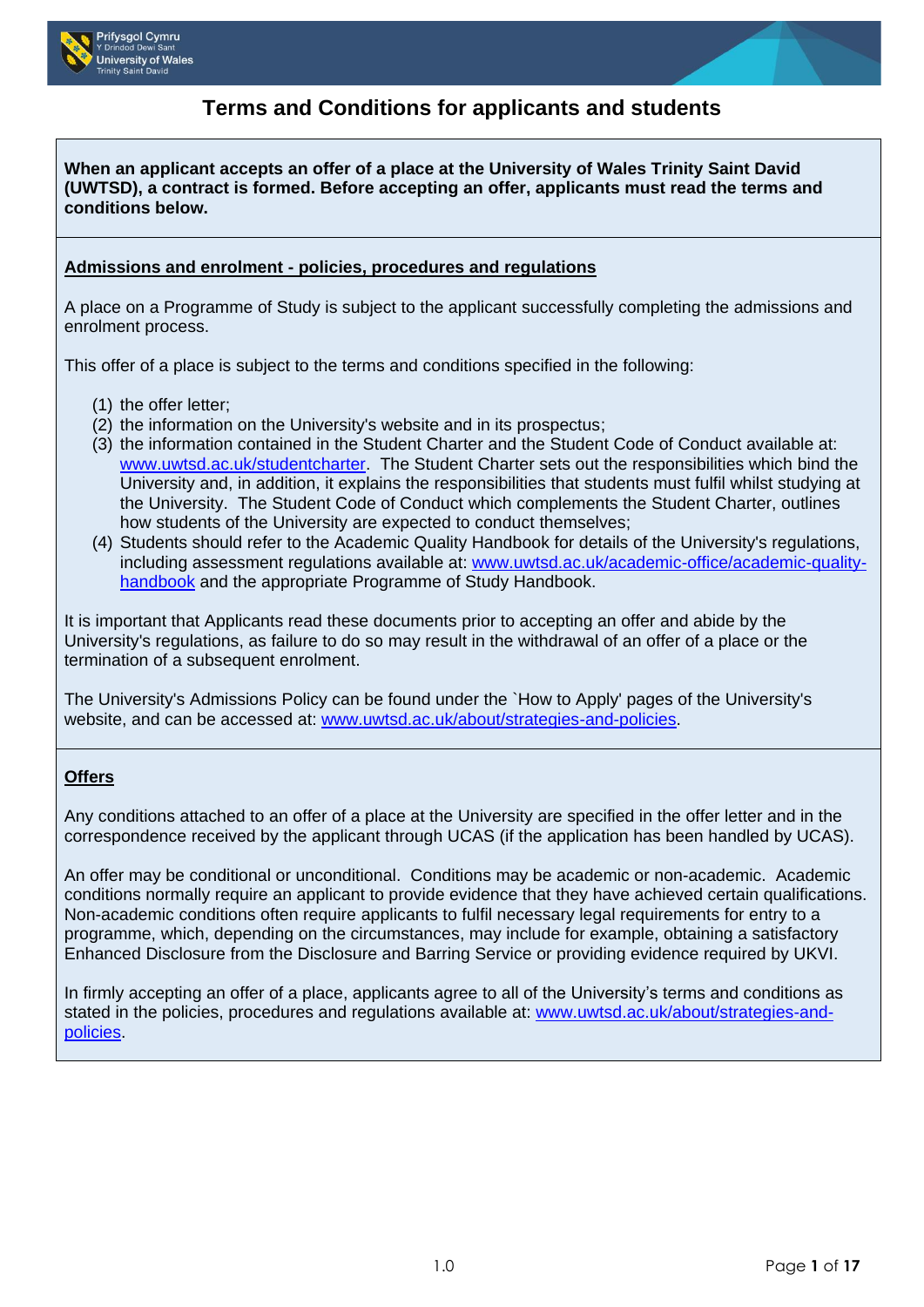



# **Meeting the terms of the offer – Home Fee Applicants**

Applicants who receive a conditional offer of a place, subject to achieving particular qualifications, will need to meet those conditions in order to obtain an unconditional offer of a place.

Home applicants who have not received notification of a confirmed place by two weeks prior to their course start date should contact the relevant home admissions team. Email addresses for the University's admissions teams are listed at the end of this document. If a home applicant's results have not been received by the Admissions Team, the applicant will be asked to provide evidence of these. Home applicants who have not received their qualification certificates by this time should provide an official letter from their School or College that confirms their results.

Home applicants are required to meet the conditions of their offer prior to the commencement of their Programme of Study. The University reserves the right to withdraw applicants or to defer their offer of a place to the following intake if offer conditions have not been met in sufficient time.

# **UCAS applicants**

Applicants who both meet and exceed the conditions of their offer will be entitled to seek a place on an alternative programme at UWTSD or at another institution through the Adjustment process. Further details are available at [www.ucas.com/adjustment.](http://www.ucas.com/adjustment) The Adjustment process applies to full-time undergraduate UCAS applicants only.

Applicants who know that they have failed to meet the conditions of their offer and whose offer status is still conditional, should ensure that the University Admissions Team has received all of their results. Once in receipt of these, the University will consider whether to offer the applicant a place on an alternative programme at the confirmation stage. The University does not guarantee the offer of an alternative programme to a student who has not been accepted onto their initial programme of choice. If an alternative course is offered by the University to the applicant, they can accept or decline that offer. Applicants who decide to decline the offer may request to have their application released into Clearing (if eligible) or have their application completely withdrawn from the UCAS system (where applicable).

# **Changes to the terms of an offer**

Unless required to do so by law, or to meet a new industry requirement, the terms of an offer will not be changed. In the unlikely event that it is necessary to change the terms of the offer, the applicant will be informed in writing and asked to agree to the changes.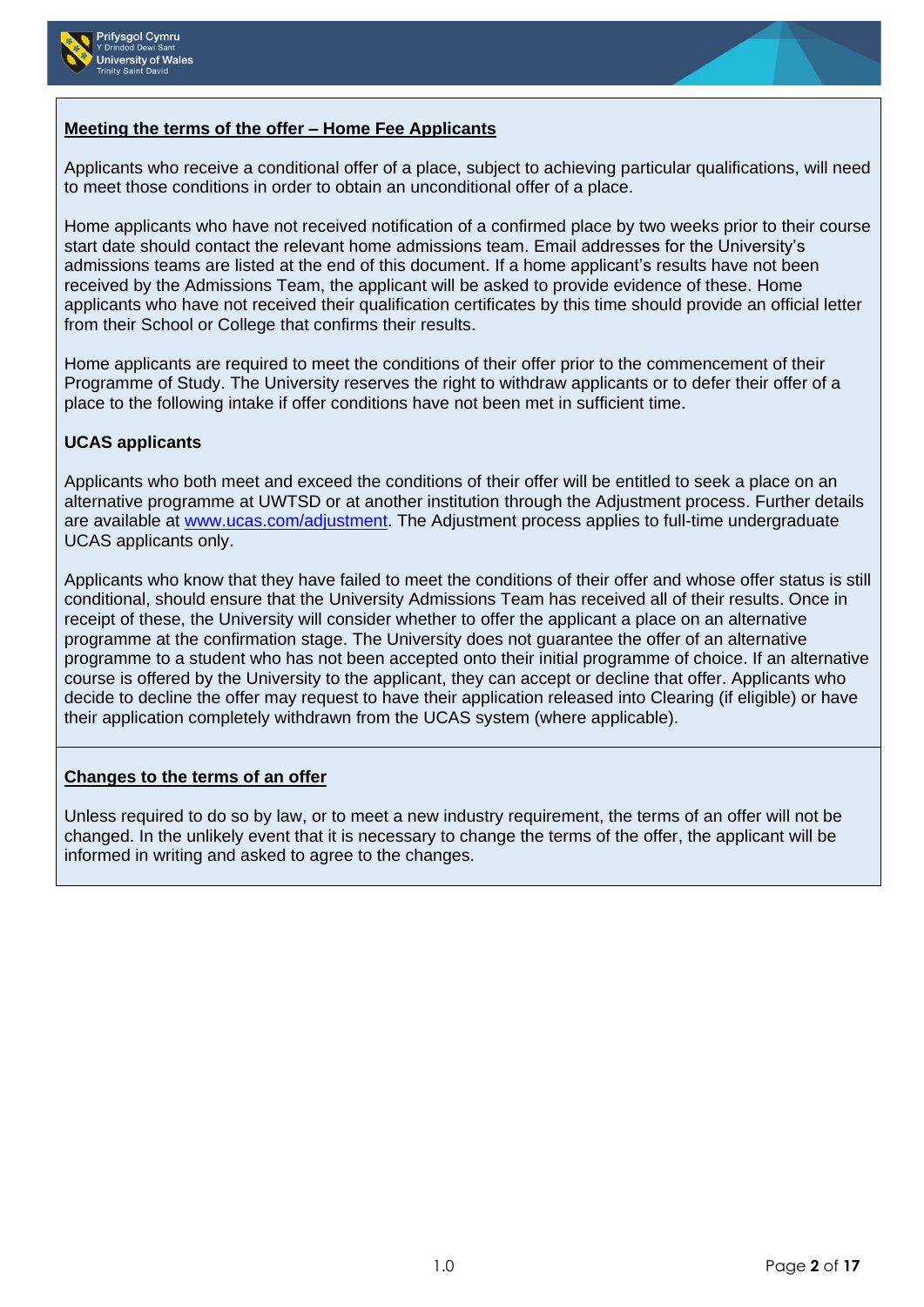



## **Changes to a Programme of Study**

An offer of a place to study at the University shall be based on the latest available information about the Programme of Study, as at the date of acceptance of the offer. Applicants will find information such as the core modules and possibly an indication of optional modules on the course pages of the University's website.

The University will always try and minimise making changes to the contract (including changes to a Programme of Study and to services and facilities). However, there may be times where changes are needed. The table below gives examples of **when** and **why** the University might need to make changes, and explains **what** these changes might look like and **how the University will tell students** about them.

The changes that the University make might be:

- **MINOR**: i.e. they will not in the University's view materially change how a Programme of Study or related services or facilities are provided to a student; or
- **MAJOR:** i.e. they will have a more significant impact on the way that the University teaches and provides a Programme of Study and other services and facilities to a student.

If the University needs to make any changes, the University will assess the potential impact of such changes and will follow the process explained below. Where changes are necessary, the student will receive clear communication.

The following table provides a list of examples of reasons why changes might be made, and the type of changes the University might make:

| WHY the University may need to make changes                                                                                                                                                                                                                                                                                                                                                                                                                                                                                                                                                                                                                                                                                                                                                                                                                                                                                                                                                                                                                                                                                                                                                                                                                                                                                                                                                                                                                                                                                                                                                                                | WHAT the change might look like                                                                                                                                                                                                                                                                                                                                                                                                                                                                                                                                                                                                                                                                                                                                                                                                                                                                                                                                                                                                                                                                                                                                                                                                                                                                                                                                                                                                                                                                                                                                                                                        |
|----------------------------------------------------------------------------------------------------------------------------------------------------------------------------------------------------------------------------------------------------------------------------------------------------------------------------------------------------------------------------------------------------------------------------------------------------------------------------------------------------------------------------------------------------------------------------------------------------------------------------------------------------------------------------------------------------------------------------------------------------------------------------------------------------------------------------------------------------------------------------------------------------------------------------------------------------------------------------------------------------------------------------------------------------------------------------------------------------------------------------------------------------------------------------------------------------------------------------------------------------------------------------------------------------------------------------------------------------------------------------------------------------------------------------------------------------------------------------------------------------------------------------------------------------------------------------------------------------------------------------|------------------------------------------------------------------------------------------------------------------------------------------------------------------------------------------------------------------------------------------------------------------------------------------------------------------------------------------------------------------------------------------------------------------------------------------------------------------------------------------------------------------------------------------------------------------------------------------------------------------------------------------------------------------------------------------------------------------------------------------------------------------------------------------------------------------------------------------------------------------------------------------------------------------------------------------------------------------------------------------------------------------------------------------------------------------------------------------------------------------------------------------------------------------------------------------------------------------------------------------------------------------------------------------------------------------------------------------------------------------------------------------------------------------------------------------------------------------------------------------------------------------------------------------------------------------------------------------------------------------------|
| The University might need to make changes to the contract<br>(including to a Programme of Study, services or facilities) in order,<br>for example:                                                                                                                                                                                                                                                                                                                                                                                                                                                                                                                                                                                                                                                                                                                                                                                                                                                                                                                                                                                                                                                                                                                                                                                                                                                                                                                                                                                                                                                                         | The circumstances identified in the left hand column may result in a<br>variety of different types of changes being made by the University<br>including, for example:                                                                                                                                                                                                                                                                                                                                                                                                                                                                                                                                                                                                                                                                                                                                                                                                                                                                                                                                                                                                                                                                                                                                                                                                                                                                                                                                                                                                                                                  |
| To reflect changes in and to seek to ensure that the<br>University complies with:<br>the law;<br>$\Omega$<br>legal or sector guidance or a decision by a court (or<br>$\circ$<br>similar body);<br>requirements or guidance issued by a regulator (e.g.<br>$\circ$<br>the Office for Students or Competition & Markets<br>Authority), a funding body, a statutory, professional<br>or accrediting body, or UK Government (including,<br>for example, UKVI).<br>To ensure that the University are continuing to provide the<br>Programme of Study to students lawfully and/or to<br>maintain academic standards and quality;<br>To reflect changes and developments in pedagogy or<br>$\bullet$<br>academic research to ensure that a Programme of Study<br>is relevant and up-to-date;<br>To maintain or improve the quality of the University's<br>$\bullet$<br>educational and/or pastoral services, or in response to<br>student or external examiner [and assessors ] feedback,<br>or to reflect best practice across the higher education<br>sector;<br>To address serious concerns with student experience;<br>To meet any changes to health and safety requirements<br>or guidelines;<br>To help protect students or the University against<br>cybercrime or to otherwise help avoid and mitigate cyber<br>security issues;<br>To reflect changes to the University's property and<br>$\bullet$<br>premises;<br>To reflect changes in student demand for certain modules<br>$\bullet$<br>(whether optional or mandatory ones);<br>To reflect changes in student demand for pastoral<br>services (e.g. counselling); | changes to the timetable for delivery of a Programme of<br>Study;<br>changes to the number of classes/lectures and/or other<br>teaching activities relating to a Programme of Study;<br>changes to the methods by which a Programme of Study is<br>delivered and/or assessed (e.g. by moving from an in-<br>person to virtual format or vice versa);<br>changes to the content and/or syllabus of a Programme of<br>Study:<br>changes to the way that the University teach, supervise<br>and/or assess a Programme of Study;<br>changes to the location of a Programme of Study teaching<br>or facilities. The University considers a minor change being<br>one which means the University instead delivers teaching<br>on the same campus or site provided they are of equivalent<br>quality as those advertised, whereas a major change would<br>be where the University moves the location to a different<br>location that is not located near the original delivery<br>campus/site;<br>additions to and/or withdrawals of certain modules on a<br>Programme of Study or to placements or work experience;<br>changes to reading lists to deal with changes in the relevant<br>subject area relating to a Programme of Study to ensure the<br>same remain as up to date as possible;<br>changes to the module credits allocated to a module;<br>change to assessment and learning outcomes;<br>change to overall Programme of Study aims;<br>procedural changes to our Handbook that help improve the<br>Programme of Study;<br>changes to academic support services or to pastoral<br>services (e.g. counselling). |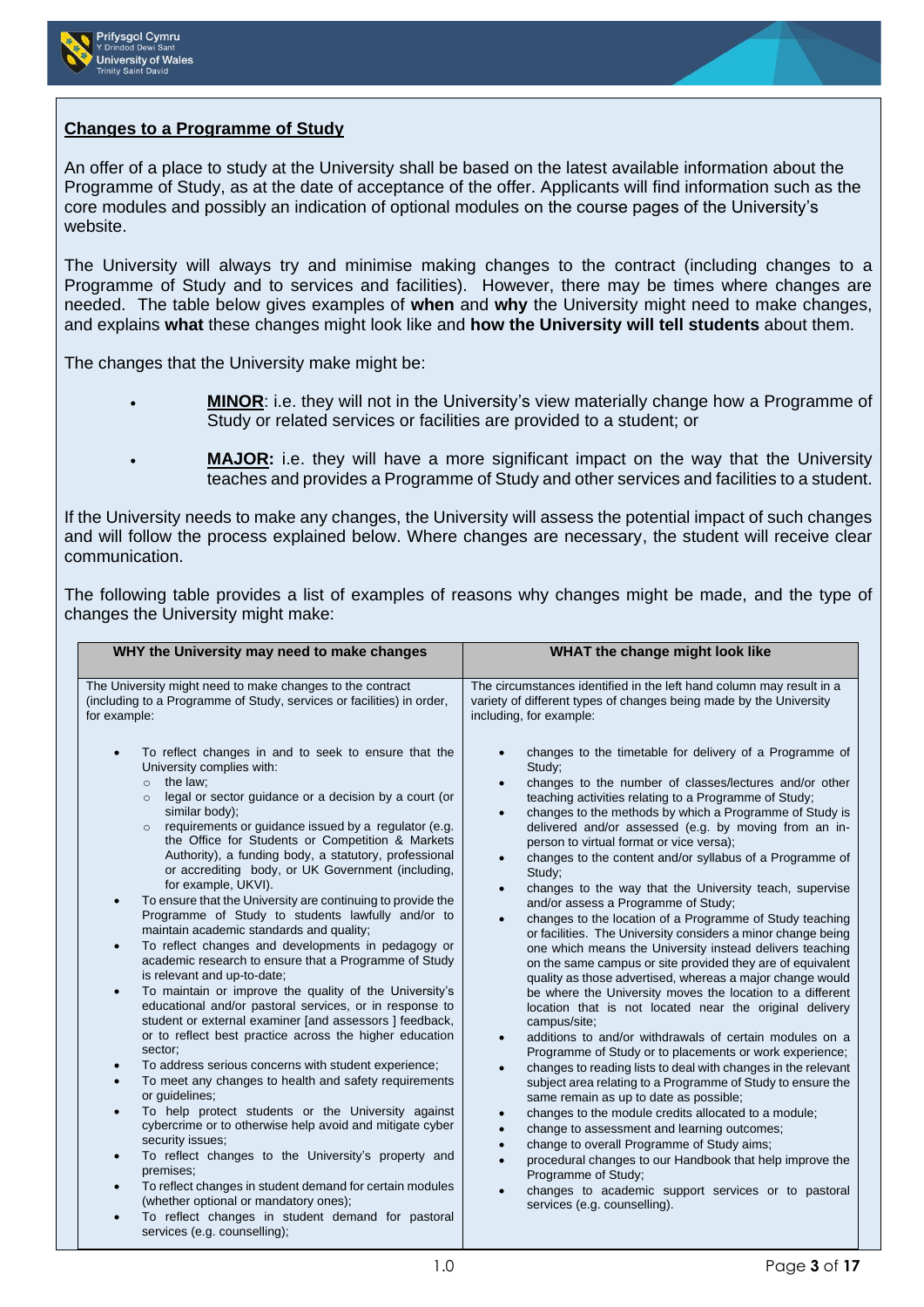

## How the University will manage these changes and what a student can do if they are not happy with the changes:

| <b>Type of Change</b> | How a student will be notified                                                                                                                                                                                                                                                                                                                                                                                                                                                                                                                                                                                                                                                                                                                                                                                                     | What if a student is not happy with the<br>change?                                                                                                                                                                                                                                                                                                                                                                                                                                                                                                                                                                                                                     |
|-----------------------|------------------------------------------------------------------------------------------------------------------------------------------------------------------------------------------------------------------------------------------------------------------------------------------------------------------------------------------------------------------------------------------------------------------------------------------------------------------------------------------------------------------------------------------------------------------------------------------------------------------------------------------------------------------------------------------------------------------------------------------------------------------------------------------------------------------------------------|------------------------------------------------------------------------------------------------------------------------------------------------------------------------------------------------------------------------------------------------------------------------------------------------------------------------------------------------------------------------------------------------------------------------------------------------------------------------------------------------------------------------------------------------------------------------------------------------------------------------------------------------------------------------|
| <b>MINOR changes</b>  | The University will notify students of any MINOR<br>changes within the current Programme of Study<br>handbook which is available on the Student Hwb site<br>https://hwb.uwtsd.ac.uk, providing as much notice as<br>is in the University's view appropriate in the<br>circumstances.<br>Where possible, the University will look to provide this<br>notice to students in advance of making MINOR<br>changes, but this may not always be possible (e.g. if<br>the University are required to make changes at short<br>notice to respond to a Government or regulator's<br>direction or to urgently deal with a situation (such as<br>a security or health and safety risk or emergency at                                                                                                                                          | A student should get in contact with the appropriate<br>Programme Manager within the University as soon as<br>possible if they wish to discuss the Minor Change as<br>proposed for their Programme of Study and the<br>University will endeavour to answer the issues raised.                                                                                                                                                                                                                                                                                                                                                                                          |
| <b>MAJOR changes</b>  | the University)).<br>If the University need to make any changes which will,<br>in its reasonable opinion, have a more significant<br>impact on the way that the University teaches or<br>provides a Programme of Study or other services and<br>facilities to a student, and which will cause a student<br>a significant detriment, the University will notify the<br>student as soon as it reasonably can in the particular<br>circumstances, and will let the student have details<br>about the changes and how they will impact them and<br>the steps it will take to minimise the detriment. [As<br>with the MINOR changes, the University might not<br>always be able to give students much notice.]<br>Please see below for what happens if the University<br>decides to WITHDRAW or CLOSE or MERGE a<br>Programme of Study. | A student should get in touch with the University<br>promptly if they have any queries or concerns about<br>a MAJOR change the University makes. A student is<br>advised to contact the Dean of their Institute.<br>Please also see the Student Complaint Policy<br>available on the Academic Office webpages at<br>www.uwtsd.ac.uk/academic-office/academic-quality-<br>handbook.<br>If a student remains unhappy about any MAJOR<br>change, and if the student has suffered a significant<br>detriment as a result of the change, the student may<br>be entitled to end the contract due to the major<br>change in accordance with the Termination section<br>below. |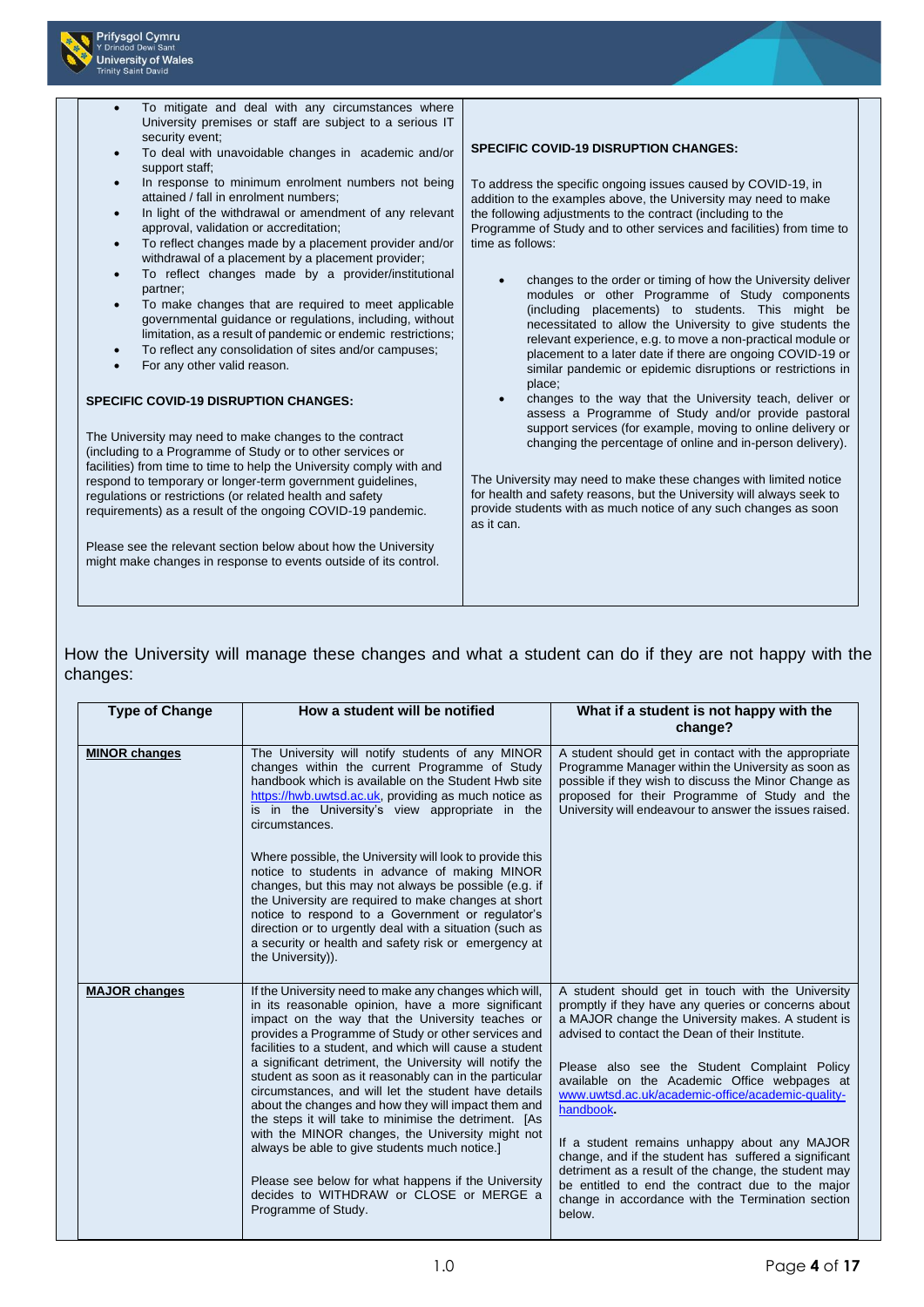

|                                                                            | For the avoidance of doubt, where the University are<br>making changes in response to the COVID-19<br>pandemic which were communicated before a<br>student accepted an offer, such changes will not<br>constitute MAJOR changes for the purposes of this<br>section.                                                                                                                                                                                                                                                                                                                                                                                                                                                                              | Depending on the relevant circumstances,<br>the<br>student may also be entitled to an appropriate refund<br>of the fees they have paid and to compensation in<br>accordance with www.uwtsd.ac.uk/finance/payment.                                                                                                                                                                                                                                                                                                                                                                                                                                                                                                                                                                                                                                                                                                                                                                                                                                                                                                                                                                                                                                                                                               |
|----------------------------------------------------------------------------|---------------------------------------------------------------------------------------------------------------------------------------------------------------------------------------------------------------------------------------------------------------------------------------------------------------------------------------------------------------------------------------------------------------------------------------------------------------------------------------------------------------------------------------------------------------------------------------------------------------------------------------------------------------------------------------------------------------------------------------------------|-----------------------------------------------------------------------------------------------------------------------------------------------------------------------------------------------------------------------------------------------------------------------------------------------------------------------------------------------------------------------------------------------------------------------------------------------------------------------------------------------------------------------------------------------------------------------------------------------------------------------------------------------------------------------------------------------------------------------------------------------------------------------------------------------------------------------------------------------------------------------------------------------------------------------------------------------------------------------------------------------------------------------------------------------------------------------------------------------------------------------------------------------------------------------------------------------------------------------------------------------------------------------------------------------------------------|
| Programme<br>of<br><b>Study</b><br>WITHDRAWAL,<br><b>CLOSURE or MERGER</b> | Pre-commencement of Programme of Study<br>If the University decides to withdraw or close or merge<br>a Programme of Study before it starts, then it will take<br>reasonable steps to notify an affected student in<br>advance and the student will be entitled to terminate<br>their contract by written notice to the University in<br>accordance with the termination section below.<br>Post-commencement of Programme of Study<br>There may also be times where the University need<br>to withdraw or close a Programme of Study, or merge<br>a Programme of Study with another Programme of<br>Study, after a Programme of Study has commenced,<br>if such action is required for example as a result of<br>one of the reasons set out above. | If this occurs, the University will seek to offer affected<br>students a place on an alternative programme at the<br>University as appropriate (subject to availability and<br>compliance with the requirements of admission to and<br>registration<br>that<br>programme);<br>on<br><b>or</b><br>(at the student's request) assist the student to join<br>another programme at another institution, and (if<br>appropriate), issue a refund of the fees paid.<br>In all circumstances, the University will take<br>reasonable steps to minimise any disruption caused.<br>Where the University are unable to offer an alternative<br>place or to defer a student's place, the contract will<br>end at an appropriate date specified by the University.<br>In these circumstances, the student may be entitled<br>to a refund of any deposit and/or fees and/or any<br>relevant additional costs which have been paid to the<br>University, unless these can be transferred to a third<br>party provider. Please refer to the University's<br>Finance Department for further information about how<br>any fees, additional costs and deposits that have<br>been paid will be dealt with in these circumstances.<br>Depending on the relevant circumstances, the<br>student may also be entitled to compensation. |

# **The provision of accurate information from the applicant**

Applicants should ensure that the information that they provide to the University is true, complete and accurate. Home applicants should contact the relevant home admissions team if they need to inform the University of any change to their personal details, such as their name or postal address. Email addresses for the University's admissions teams are listed at the end of this document.

After enrolling as a student, any change in personal details from a home student should be communicated to either [registry@uwtsd.ac.uk](mailto:registry@uwtsd.ac.uk) (Wales based programmes) or [londonstudentservices@uwtsd.ac.uk](mailto:londonstudentservices@uwtsd.ac.uk) (London Campus programmes) or [birminghamstudentservices@uwtsd.ac.uk](mailto:birminghamstudentservices@uwtsd.ac.uk) (Birmingham Campus programmes).

International applicants should contact the Immigration Services and Visa Compliance Team if they need at any stage to inform the University of any change to their personal details, such as their name or postal address. The Immigration Services and Visa Compliance Team can be contacted at [international.registry@uwtsd.ac.uk.](mailto:international.registry@uwtsd.ac.uk)

If an application is found to contain false information at the point of verification or thereafter, the University reserves the right not to enrol the applicant or to require the student to withdraw from the programme of study. The same consequences will apply where an applicant has failed to disclose any material information that would affect the decision to offer a place, such as information relating to a relevant unspent criminal conviction, outlined in the section on criminal convictions below. Should this be the case, any fees due that have been paid will not be refunded.

Further information is contained in the University's Admissions Policy which can be accessed at: [www.uwtsd.ac.uk/about/strategies-and-policies.](http://www.uwtsd.ac.uk/about/strategies-and-policies)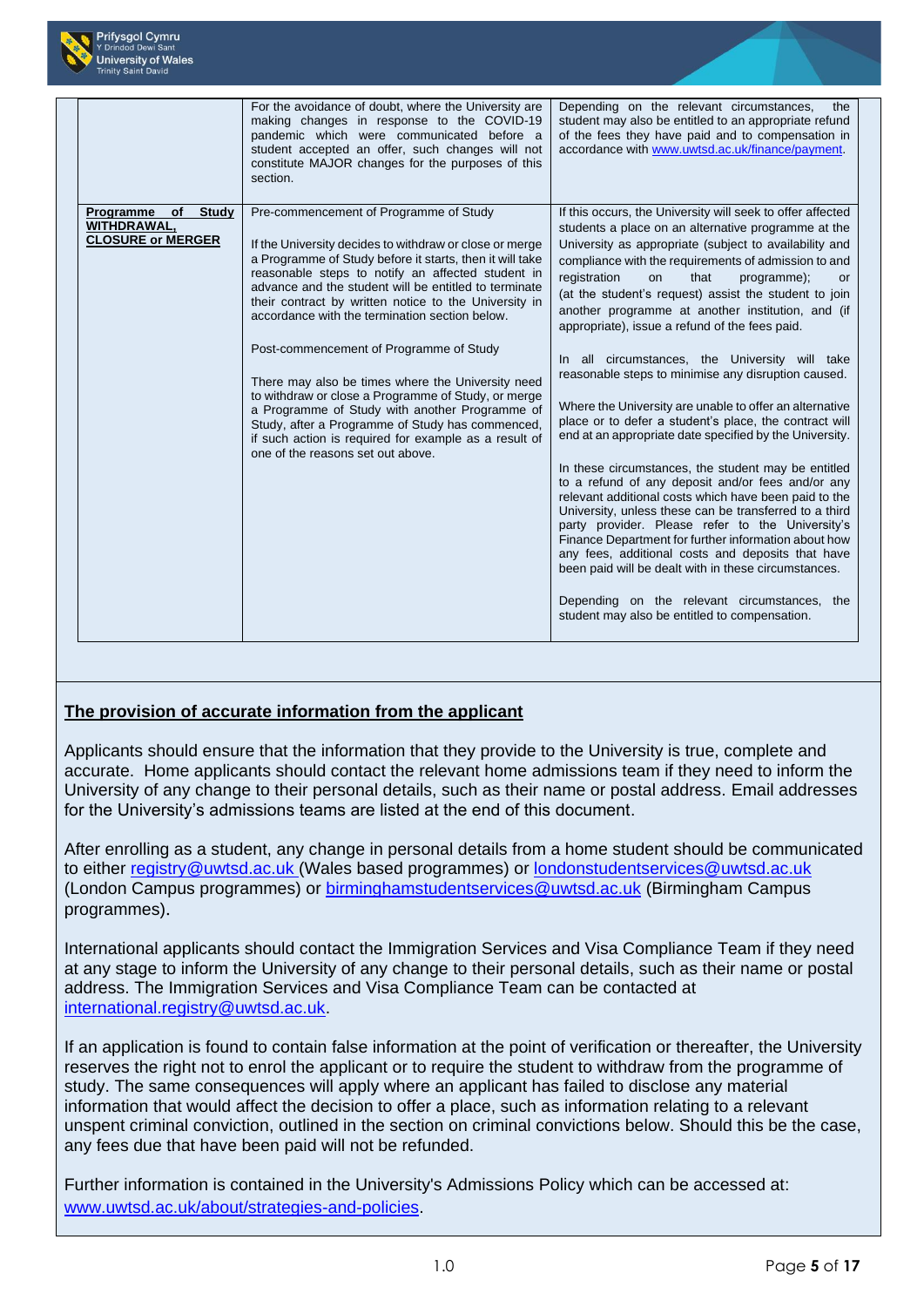



# **Health Requirements**

Some programmes may require the applicant to complete a health questionnaire and undergo health screening checks as part of the admissions and enrolment process.

Students may also be required to complete a health questionnaire and/or undergo health screening checks during their studies as part of the risk assessment processes prior to University activities that take place in an external setting including work placements, internships, study abroad exchanges, and field trips.

Due to the current Covid 19 Pandemic, it may be necessary for the University to contact students as part of the Government Test Trace Protect scheme (more details are available at [https://gov.wales/test-trace](https://eur01.safelinks.protection.outlook.com/?url=https%3A%2F%2Fgov.wales%2Ftest-trace-protect&data=02%7C01%7C%7Cc394c739599647e48c1f08d850c637c5%7C4e0f11f9046e45059cb8db2152311e21%7C0%7C0%7C637348159563891854&sdata=VR%2BeQm7G4pNrIb4BbdeR84m0uNOH0aVx32yiciVCdgM%3D&reserved=0)[protect](https://eur01.safelinks.protection.outlook.com/?url=https%3A%2F%2Fgov.wales%2Ftest-trace-protect&data=02%7C01%7C%7Cc394c739599647e48c1f08d850c637c5%7C4e0f11f9046e45059cb8db2152311e21%7C0%7C0%7C637348159563891854&sdata=VR%2BeQm7G4pNrIb4BbdeR84m0uNOH0aVx32yiciVCdgM%3D&reserved=0) or [https://www.gov.uk/guidance/nhs-test-and-trace-how-it-works\)](https://eur01.safelinks.protection.outlook.com/?url=https%3A%2F%2Fwww.gov.uk%2Fguidance%2Fnhs-test-and-trace-how-it-works&data=02%7C01%7C%7Cc394c739599647e48c1f08d850c637c5%7C4e0f11f9046e45059cb8db2152311e21%7C0%7C0%7C637348159563891854&sdata=S82igX6FYjqQBThrKFEK0wuqSL%2FYqCHD8qf2%2FshoY5o%3D&reserved=0) and students may be required to take a test for Covid 19. To support the Test, Trace and Protect scheme, students are required to check into our campus buildings using the Track and Trace app.

Students are required to self-isolate if they are the subject of a positive test for Covid 19. Students may be required to self-isolate if they have been in contact with somebody affected by Covid 19 or if they are attending the University from an area in the UK or from a country which has been subject to quarantine under the Government Regulations that apply to their campus. The University will endeavour to keep all students updated about these matters.

Expectations around student behaviour in relation to Covid-19 are outlined in the University's Student Code of Conduct.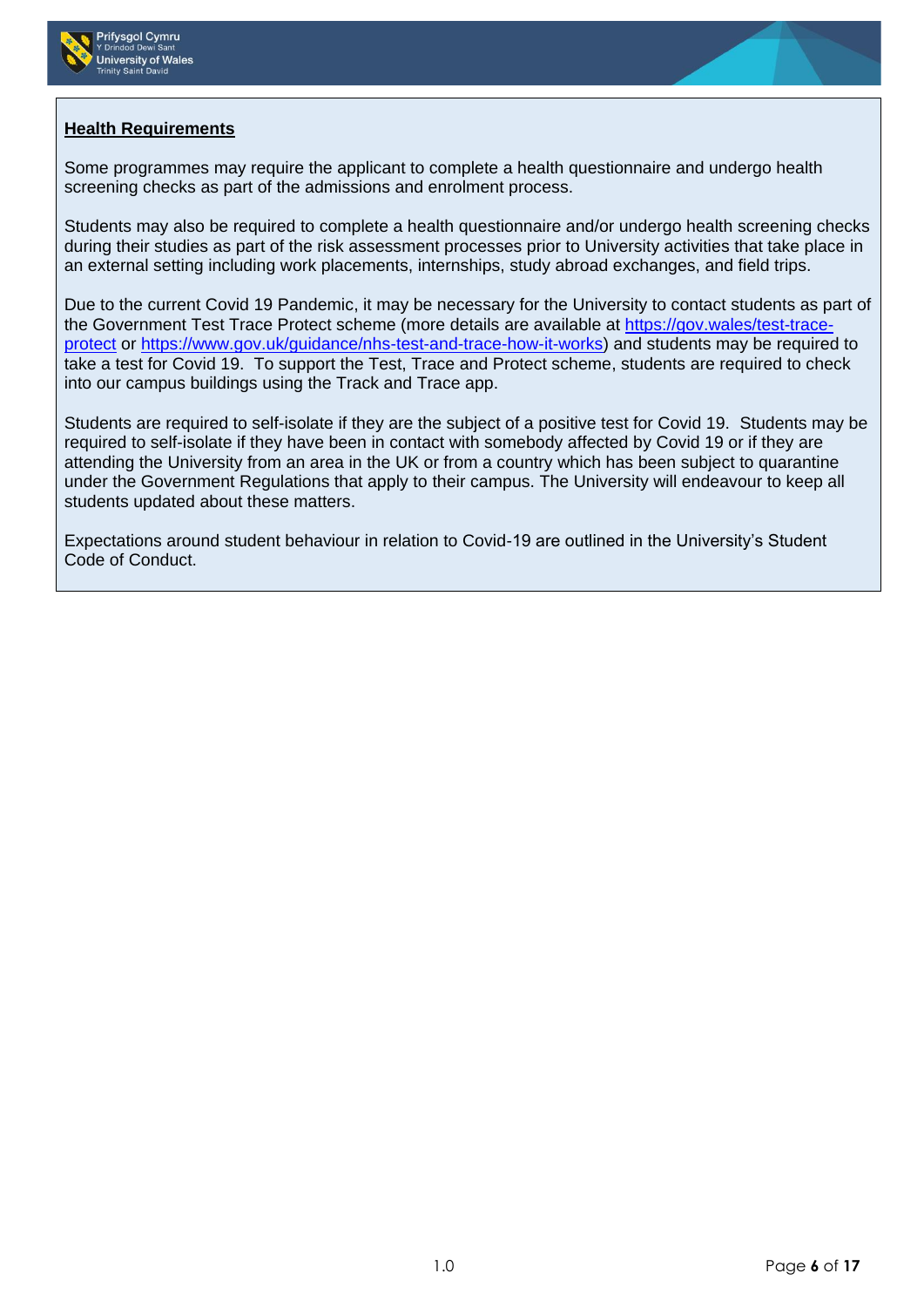



# **Criminal convictions and the requirement for disclosure**

# Programmes for which a Disclosure and Barring Service (DBS) Check is not required

The University has a duty of care towards its students, staff and visitors. To ensure the safety of the University community, applicants to the University are encouraged to disclose any relevant unspent criminal convictions at the earliest opportunity. All declarations of a conviction are handled confidentially. Applicants are able to discuss their conviction in confidence with trained staff who can provide them with relevant support. The Immigration Services and Visa Compliance Team can also provide international applicants with related advice on immigration matters.

# Programmes for which a Disclosure and Barring Service (DBS) Check is required

Applicants who wish to enrol on programmes where they will be required to work with children, young people or vulnerable adults, must disclose all convictions, including cautions, reprimands, final warnings, bind-over orders and spent convictions. Such applicants will be informed during interviews, and in subsequent offer letters, that they will be required to gain a satisfactory enhanced disclosure from the Disclosure and Barring Service in order to fully enrol as a student at the University, and before they will be allowed to undertake work that requires contact with children or vulnerable adults.

The University uses an external service 'First Advantage OnlineDisclosures' to process DBS applications. Applicants who accept an offer of a place as their firm choice will be directed to apply for a DBS Check through the online service.

It is strongly recommended that applicants register with the DBS Update Service. The Update Service is an online subscription service that allows those subscribed to keep their DBS certificate up-to-date and reduces the need to apply for multiple certificates when moving from one role to another in the same workforce. For certain programmes of study, being registered with the DBS Update Service is a mandatory requirement. Where this applies, applicants will be informed in their offer letter. The University will check DBS Enhanced Disclosures against the DBS Update Service and will require the applicant/student to apply for a new DBS certificate if the Update Service indicates that new information has become available since the disclosure was issued, or if the applicant/student allows their registration to lapse. In accepting an offer, applicants consent and agree to these processes.

Applicants who have previously undertaken an enhanced DBS check through another organisation and who have a valid subscription to the DBS Update Service, should contact the Admissions Team at [dbs@uwtsd.ac.uk](mailto:dbs@uwtsd.ac.uk) to ask if their enhanced disclosure can be accepted for their programme of study. Where this applies, the disclosure must be at the same level and for the same workforce(s) as is required for their programme of study, and the applicant must be able to provide the University with their original DBS certificate upon request.

The University will decide if any convictions or information revealed are incompatible with a place on a programme of study.

Applicants who have been arrested, charged or convicted of a criminal offence after they have applied must inform the University immediately. Failure to do so may result in an application being refused, or an offer of a place being withdrawn by the University.

Further information is contained in the University's Admissions Policy available at: [www.uwtsd.ac.uk/about/strategies-and-policies](http://www.uwtsd.ac.uk/about/strategies-and-policies). Any declaration of a conviction, and any subsequent information disclosed in relation to the declaration, will be handled sensitively, held in the strictest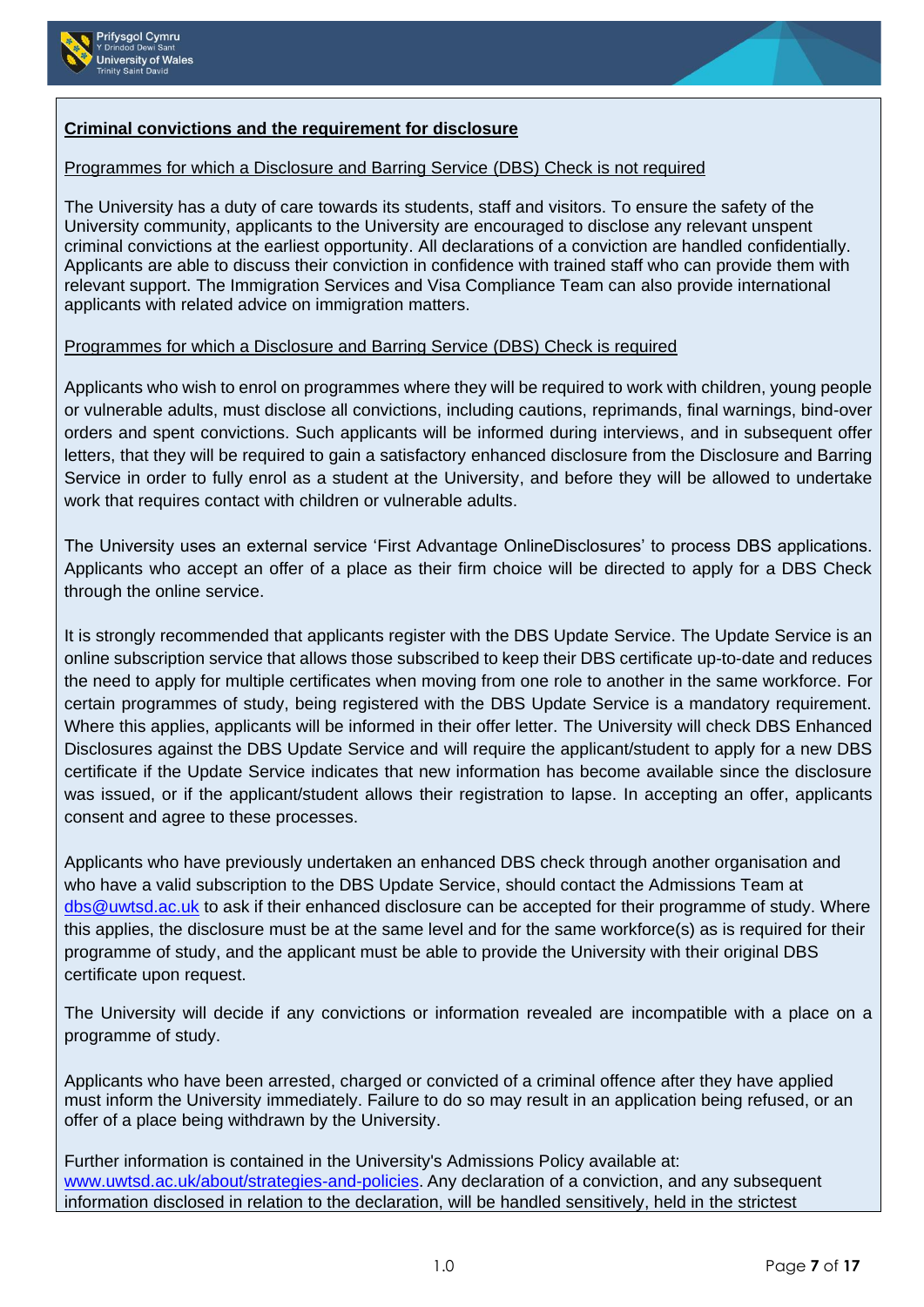

confidence, disclosed only to designated University staff members and managed in accordance with the principles of the Data Protection Act 2018 and the UK General Data Protection Regulation (GDPR) 2016.

Any person arrested, charged or convicted of a crime whilst a student at the University will be subject to the University's Student Non-Academic Misconduct Policy and will be required to declare this at the earliest point. Continuing students will be required to confirm at re-enrolment that they do not have a criminal conviction that has not previously been declared to the University. All declarations are handled confidentially and applicants and students are able to confidentially discuss their conviction with trained staff who can provide them with relevant support.

# **International applicants requiring a Sponsored Student Visa**

To study at UWTSD, international applicants and students must meet the visa and immigration conditions required by the UK Home Office which are updated from time to time. Further information is available at: [www.gov.uk/government/organisations/uk-visas-and-immigration](http://www.gov.uk/government/organisations/uk-visas-and-immigration) and on the International pages of the University's website: [www.uwtsd.ac.uk/international/applications-and-admissions/immigration-and-visas](http://www.uwtsd.ac.uk/international/applications-and-admissions/immigration-and-visas).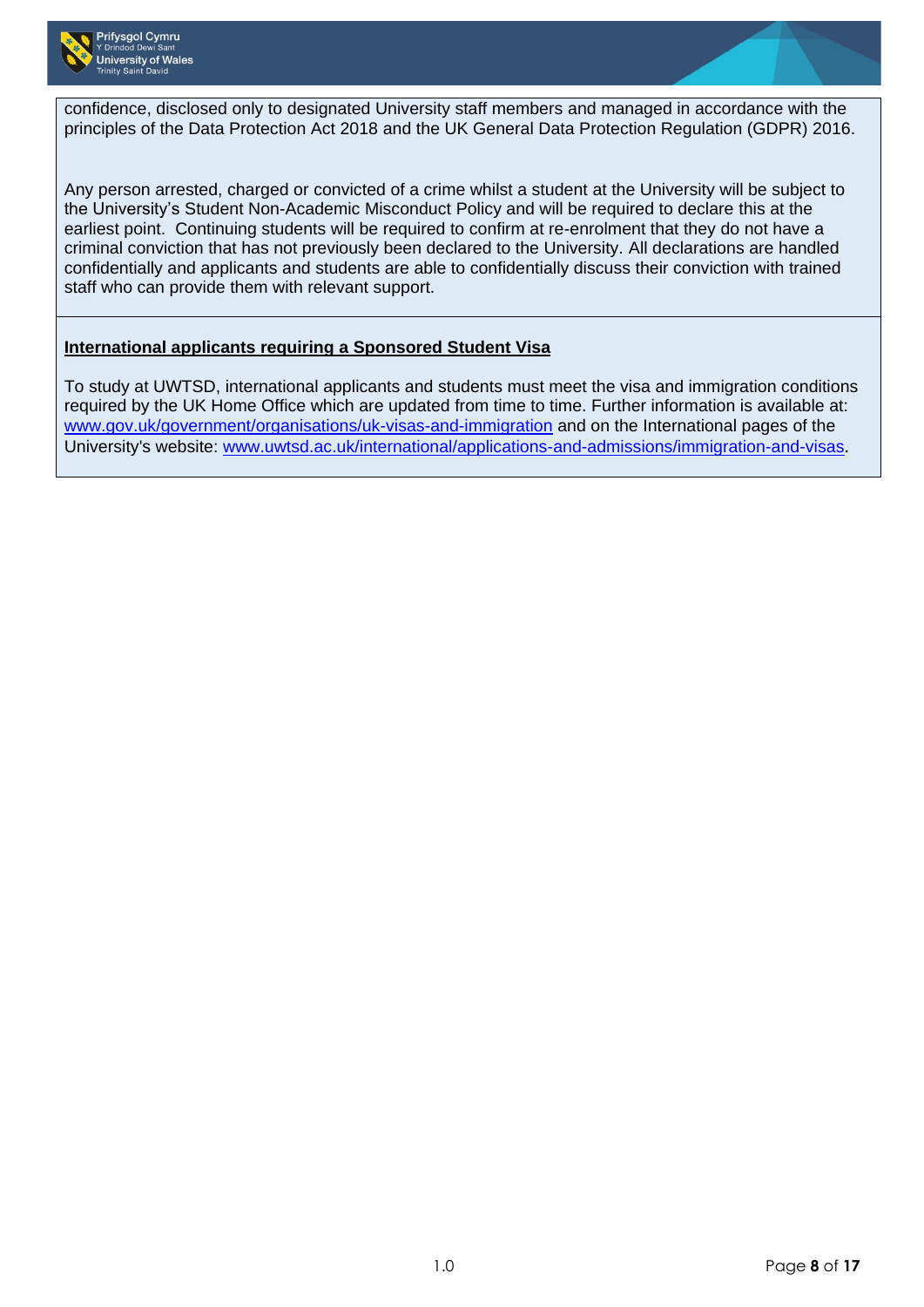



## **Support for applicants with disabilities or specific learning differences**

This section should be read in conjunction with the University's `Policy Statement on the Admission of Disabled Students' available at [www.uwtsd.ac.uk/apply/terms](http://www.uwtsd.ac.uk/apply/terms) and with reference to the definitions specified therein.

Applicants are encouraged to disclose any specific learning difference, disability or medical condition to the appropriate persons, as early as possible during the application process and throughout their time at the University. Applicants who have disclosed a disability on their application form are encouraged to contact Student Services and their Academic Institute to discuss their support requirements. Further information on Student Services is available at: [www.uwtsd.ac.uk/student-services.](http://www.uwtsd.ac.uk/student-services)

The University may decide to invite applicants who have disclosed disabilities in specific categories to meet with a member of the Academic Institute, a representative from the Learning Support Team (Student Services), and any other relevant staff, in order that support requirements can be identified. The meeting will normally be arranged to take place as early as possible after an offer of a place on a programme of study has been made.

Once an applicant has been made an offer of a place, a Support Needs Enquiry Form will be made available to the applicant to enable them to provide further information in relation to their support needs and to give their consent for this information to be shared with relevant university staff in order to determine reasonable adjustments and compensatory measures. Students who decline to share information should be aware that this may limit the University's ability to ensure that appropriate and timely support arrangements are put in place.

Where complex support requirements are identified, the applicant's case will be referred to the University's 'Reasonable Adjustment Review Panel' for further consideration. A decision will then be taken as to whether or not the University can reasonably make adjustments to enable the applicant to participate fully in their chosen programme and to reach their full potential.

Where needs cannot be met and having explored all possible alternatives, the only reasonable option may be for the University to withdraw its offer of a place. In such circumstances, a recommendation will be made to the designated Senior Manager by the Director of Student Services. The designated Senior Manager will consider the recommendation and if they agree, the applicant will be informed of the decision to withdraw the offer.

Applicants who wish to transfer to an alternative course within the University or to progress to a higher level should be aware that a new assessment may need to be undertaken, in the context of the new application.

### **Data protection and processing**

The information provided on an application will become part of the student's record. By entering into a contract with the University, the applicant gives consent for the University to store and process personal data in accordance with the Data Protection Act 2018 and the UK General Data Protection Regulation (GDPR) 2016. The University's policy on data protection, the Student Privacy Statement and Applicant Privacy Statement can be found at: [www.uwtsd.ac.uk/data-protection.](http://www.uwtsd.ac.uk/data-protection)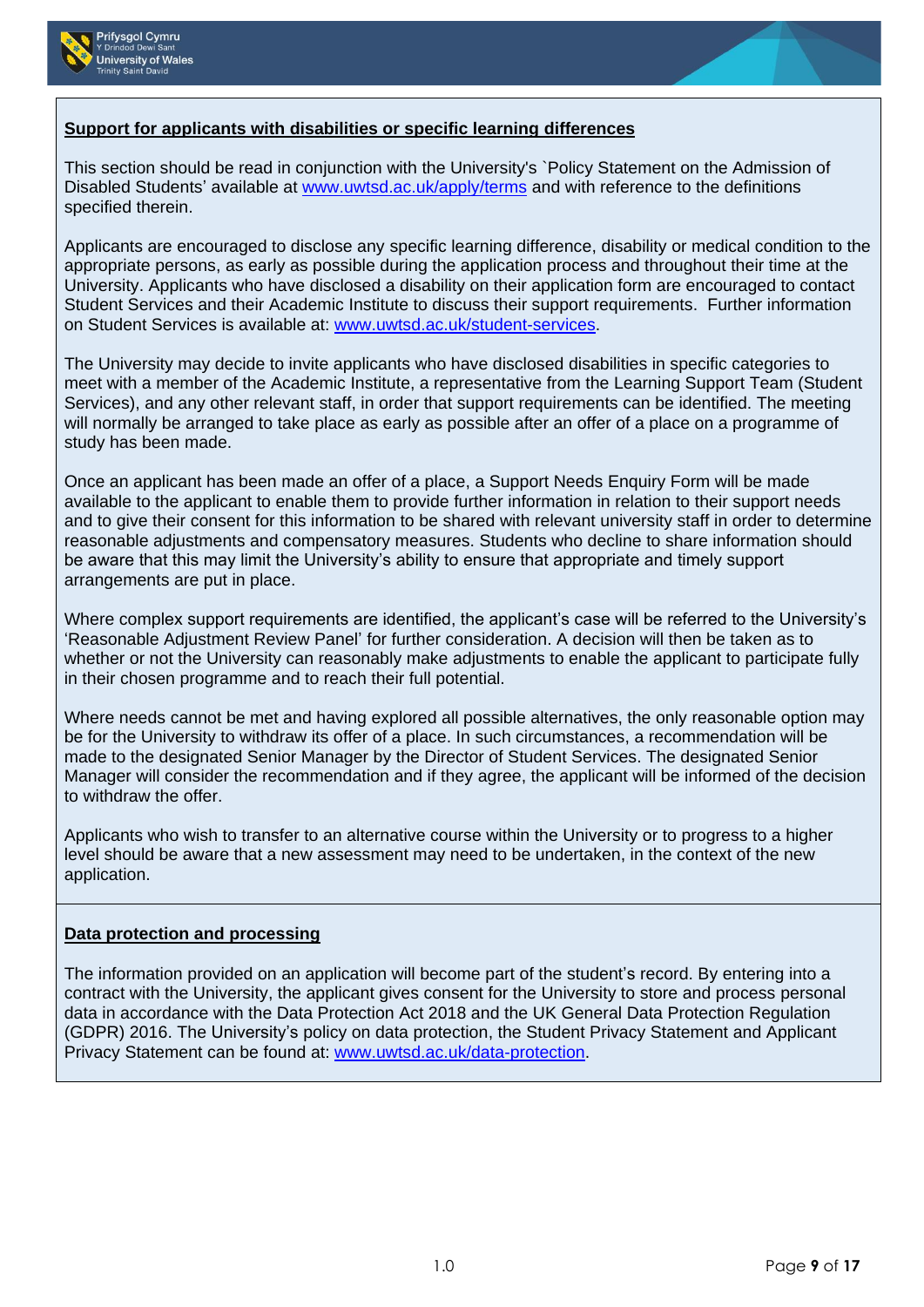



# **Accommodation**

Carmarthen, Lampeter and Swansea campuses have Halls of Residence or student accommodation, with many of the rooms prioritised for first year students. Places are allocated by the Accommodation Office on a first come, first served basis.

Applicants should be aware that due to high demand for University accommodation, it may not be possible to accommodate all first year students in a Hall of Residence and so private rented accommodation may be required. The University does not accept any responsibility for this private accommodation.

Further information about student accommodation options on each campus and how to apply is available at: [www.uwtsd.ac.uk/accommodation.](http://www.uwtsd.ac.uk/accommodation)

Accommodation charges are payable termly in full. Information on the accommodation fees applicable at each campus can be found on the Accommodation pages of the University's website: [www.uwtsd.ac.uk/accommodation.](http://www.uwtsd.ac.uk/accommodation) In order to continue living in student accommodation, students must ensure that all their accommodation fees are paid to date.

Students who accept an offer of accommodation in the Halls of Residence are required to abide by the terms and conditions as set out by the University. These may be found on the University's website at: [www.uwtsd.ac.uk/accommodation/carmarthen-accommodation](http://www.uwtsd.ac.uk/accommodation/carmarthen-accommodation) [www.uwtsd.ac.uk/accommodation/lampeter-accommodation](http://www.uwtsd.ac.uk/accommodation/lampeter-accommodation) [www.uwtsd.ac.uk/accommodation/swansea-accommodation](http://www.uwtsd.ac.uk/accommodation/swansea-accommodation)

Students are reminded to refer to the terms and conditions throughout the contract period.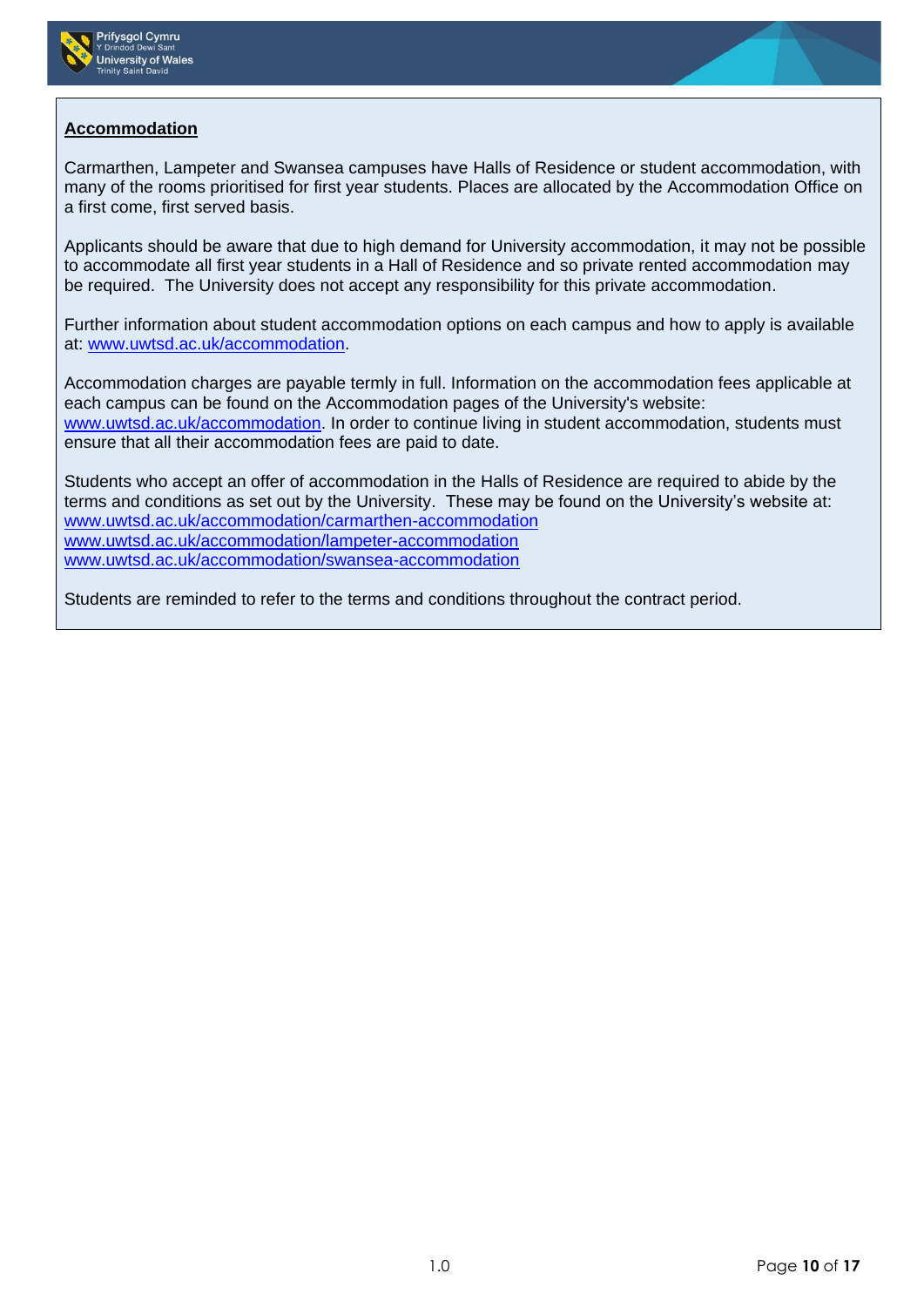



# **Fees and Finance**

Tuition fees may be increased in line with inflation. Programme fees are normally charged on an annual basis, unless otherwise specified. Detailed information on fees can be found on the finance pages of the University's website: [www.uwtsd.ac.uk/student-finance](http://www.uwtsd.ac.uk/student-finance) and in its Fee and Access Plan: [www.uwtsd.ac.uk/finance/fee-plan.](http://www.uwtsd.ac.uk/finance/fee-plan)

Students may incur additional costs associated with their chosen programme. Such costs may include the cost of repeat periods of study, extensions to the designated period of study, resubmission fees, travelling expenses to and from the programme venue and other miscellaneous expenses such as the cost of field trips, placements, books and equipment. Information in relation to these additional costs can be found on the course specific web pages on the University's website at [www.uwtsd.ac.uk/courses.](http://www.uwtsd.ac.uk/courses) Applicants should take these additional costs into account before accepting an offer of a place.

Students are required to confirm as part of the enrolment process that they accept responsibility for the payment of tuition and any accommodation, or other charges that they may incur while studying at the University. If a student fails to pay tuition fees when they become due, and fails to make satisfactory arrangements for discharging any outstanding debt, the University reserves the right to commence legal proceedings to recover the debt. Students that have outstanding tuition fee debts are not entitled to progress to the next year of studies, to be awarded or to graduate.

Students must submit a request on [MyTSD](https://mytsd.uwtsd.ac.uk/) if they wish to withdraw from a course or interrupt their studies. If a student does not notify the University of their withdrawal, and if the last date of attendance is unclear, the University reserves the right to use the date of the Examining Board at which their candidature was withdrawn for the purpose of the calculation of fees.

After an initial two week period, the following tabled criteria will apply:

| <b>Fees Due</b>     | <b>Criteria</b>                               |
|---------------------|-----------------------------------------------|
| 25% of annual fees  | If withdrawal or exclusion in the first term  |
| 50% of annual fees  | If withdrawal or exclusion in the second term |
| 100% of annual fees | If withdrawal or exclusion in the third term  |

Welsh-domiciled students wishing to apply for student finance will need to register with Student Finance Wales at [www.studentfinancewales.co.uk.](http://www.studentfinancewales.co.uk/) Applicants should submit their applications by early May of the year in which they wish to commence their studies if they wish to receive their first instalment at the start of term.

English-domiciled students wishing to apply for student finance should refer to the information available at: [www.gov.uk/studentfinance.](http://www.gov.uk/studentfinance)

Students from Northern Ireland wishing to apply for student finance should refer to the information available at: [www.studentfinanceni.co.uk.](http://www.studentfinanceni.co.uk/)

Students from Scotland wishing to apply for student finance should refer to the information available at: [www.saas.gov.uk.](http://www.saas.gov.uk/)

Home applicants whose fees are to be paid partly, or in full, by a sponsor or other agency, must provide documentary evidence of this at enrolment. International applicants must provide such documentation prior to an unconditional offer being made.

It is the student's responsibility to ensure that any fees and expenses in relation to their programme are paid in full and on time.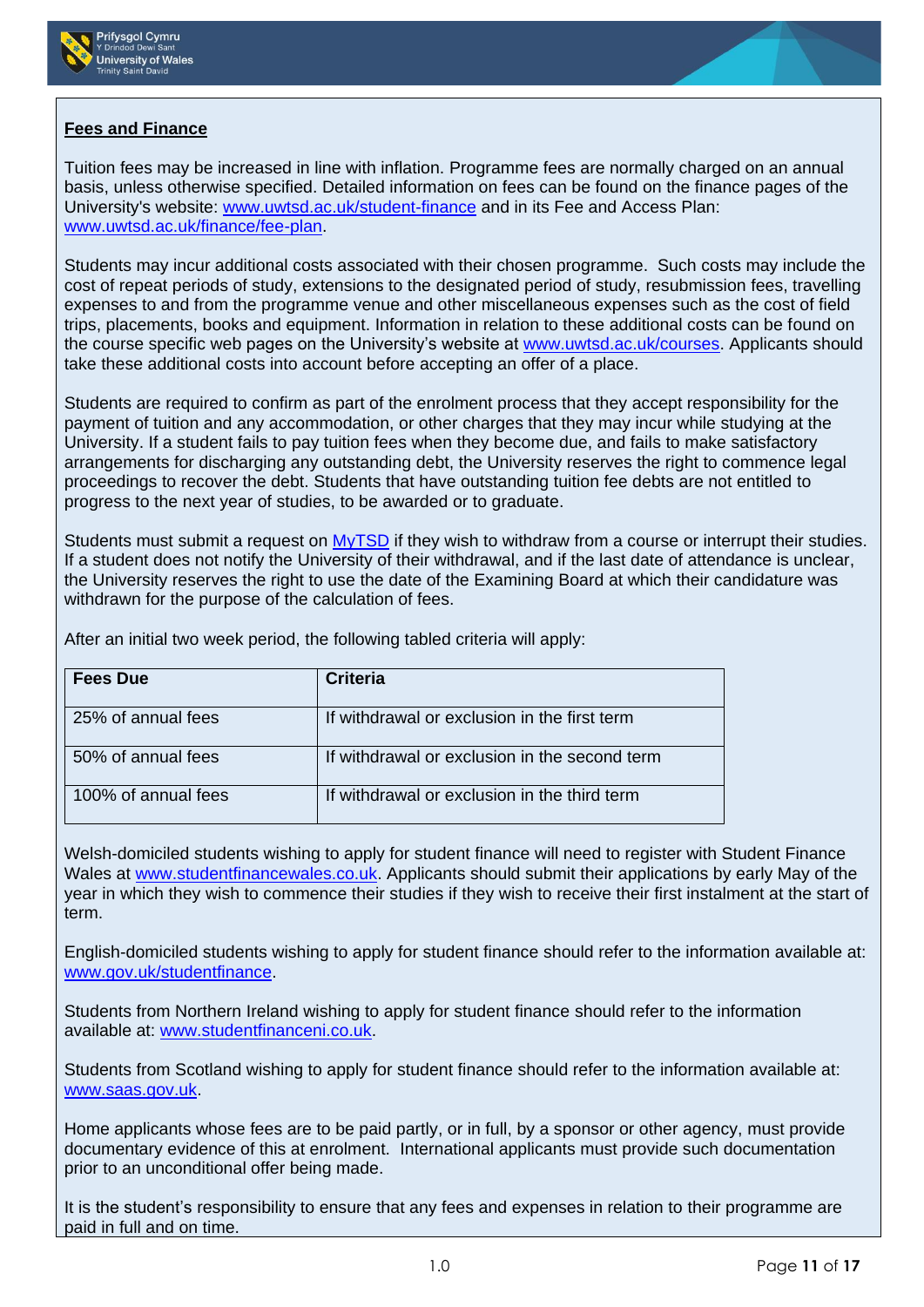

Student Services have support mechanisms in place to help students to manage their finances. Further details are available at [www.uwtsd.ac.uk/student-services/financial-support](http://www.uwtsd.ac.uk/student-services/financial-support).

# Information on UWTSD Bursaries and Scholarships is available at: [www.uwtsd.ac.uk/bursaries](http://www.uwtsd.ac.uk/bursaries).

### **Enrolment of Home Fee status students and International Fee status students (online delivery)**

Applicants to the University that have an 'unconditional firm' status will be invited to enrol immediately before the start date of their course. As part of the enrolment process, students will be asked to read and agree to the Enrolment Agreement.

Applicants will be required before enrolment to provide proof of ID in the form of a birth certificate, passport or driving licence, and satisfactory evidence of their qualifications in the form of an original transcript or certificate, or a copy certified by the issuing institution. Students who enrol without providing the necessary evidence will have a partially enrolled status and must provide the evidence required as soon as possible.

#### **Enrolment of International Fee status students (on campus delivery)**

Applicants to the University that have an 'unconditional offer' status, have paid the appropriate tuition fee deposit and where needed have been issued a CAS, will be invited to commence the enrolment process online before the start date of their course. As part of the enrolment process, students will be asked to read and agree to the Enrolment Agreement.

Applicants will be required to complete the enrolment process in person at a designated time when they arrive in the UK. They will need to do so by presenting in person their passport, UK visa vignette and UK Biometric Residence Permit to a designated staff member of the University. Copies of all such documents will be made and retained by the University in accordance with its obligations as an approved Immigration Sponsor. Satisfactory evidence of qualifications in the form of an original transcript or certificate, or a copy certified by the issuing institution may also be required.

### **The Academic Misconduct Detection Service, Turnitin**

Academic misconduct is a serious offence which the University actively wishes to prevent. The University's Academic Misconduct Policy outlines the penalties, including expulsion and loss of credit, for substantiated allegations of such misconduct.

As part of the enrolment process, applicants will be required to sign a declaration authorising their work to be checked against the database of the UK Higher Education Plagiarism Detection Service, Turnitin. The Plagiarism Detection Service, Turnitin is a JISC approved service which searches the Web and extensive databases of reference material and content submitted by other students to identify any duplication of work. Further information can be found at:

[https://www.uwtsd.ac.uk/media/uwtsd-website/content-assets/documents/registry/Plagiarism-Detection-](https://www.uwtsd.ac.uk/media/uwtsd-website/content-assets/documents/registry/Plagiarism-Detection-Service.pdf)[Service.pdf.](https://www.uwtsd.ac.uk/media/uwtsd-website/content-assets/documents/registry/Plagiarism-Detection-Service.pdf)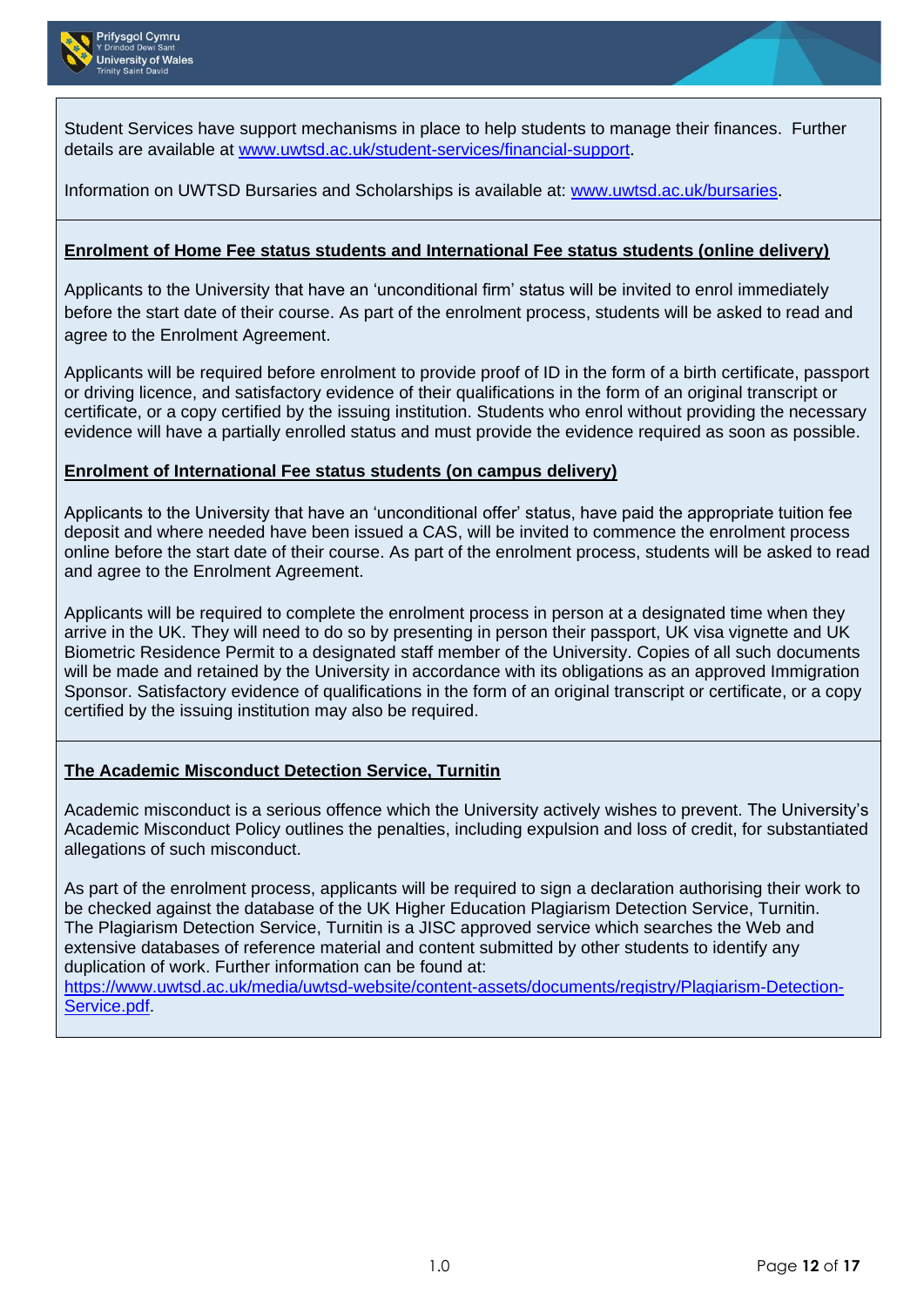



# **Termination**

## When the University has a right to terminate a contract

Without affecting any other right or remedy available to it, the University may terminate a student contract with immediate effect by giving written notice to the relevant student if:

- the student (or a relevant nominated third party) fails to pay any amount due under the terms of the contract (see section above on Fees and Finance);
- the student commits a significant breach of their contract and (if such breach is remediable) the student fails to remedy that breach within a period of 28 days after being notified in writing to do so;
- the student dies or becomes unwell and as a result of an illness (whether mental or physical), the student becomes incapable of managing their own affairs or completing their studies;
- any information given to the University by the student (see in "the provision of accurate information from the applicant") is found to be untrue or misleading;
- the student fails to meet (or fails to provide the University with satisfactory evidence that they have met) the relevant entry requirements and/or conditions (as applicable) before they start their Programme of Study or at any time during their studies (as relevant);
- a termination right arises under the section below titled "Events outside of a party's control";
- prior to the commencement of a Programme of Study, the University decides to withdraw or close the student's Programme of Study (the University will only be entitled to do this if it notifies the student that this would be a risk before they accepted an offer);
- the student fails to enrol on their Programme of Study; and
- if the University loses its legal or regulatory right or relevant approval to provide the Programme of Study to students.

If the University terminates a contract for a reason relating to a student's wrongdoing or actions, the student may remain liable for tuition fees due under their contract. Please refer to our [Academic](https://www.uwtsd.ac.uk/media/uwtsd-website/content-assets/documents/academic-office/misc-forms/Academic_Misconduct_Policy_2021-22.pdf)  [Misconduct Policy \(uwtsd.ac.uk\)](https://www.uwtsd.ac.uk/media/uwtsd-website/content-assets/documents/academic-office/misc-forms/Academic_Misconduct_Policy_2021-22.pdf) and [Non-Academic Misconduct Policy 2021-22 \(uwtsd.ac.uk\)](https://www.uwtsd.ac.uk/media/uwtsd-website/content-assets/documents/academic-office/misc-forms/Non-Academic_Misconduct_Policy_2021-22.pdf) for more details.

### When a student has a right to terminate a contract

### *A student's 14 day right to cancel without incurring/being liable for any fees*

After accepting an offer of a place, applicants will have 14 days during which time they may decline their offer if they change their minds. A cancellation form can be accessed here: [www.uwtsd.ac.uk/apply/terms.](http://www.uwtsd.ac.uk/apply/terms) In addition, home applicants may inform the relevant home admissions team via email. Email addresses for the University's admissions teams are listed at the end of this document. International applicants who wish to cancel their place may inform the Immigration Services and Visa Compliance Team via email: [international.registry@uwtsd.ac.uk.](mailto:international.registry@uwtsd.ac.uk)

Applicants who apply through UCAS and whose insurance choice at UWTSD becomes firm at confirmation (whereby they have been unsuccessful at the institution where they were holding a firm choice) will have 14 days to decline their offer of a place from the date of the change. UCAS applicants who are accepted through 'Clearing' will have 14 days in which to change their mind from the date of their acceptance. Applicants can choose to have their application released back into Clearing or to have it withdrawn from the UCAS system.

Enrolled students also have 14 days in which to change their mind and cancel their place from the start date of their Programme of Study without incurring any financial penalties, and to receive a full refund of any payments actually made.

# *Other termination rights*

Without affecting any other right or remedy available, a student may terminate a contract with immediate effect by giving written notice to the University if: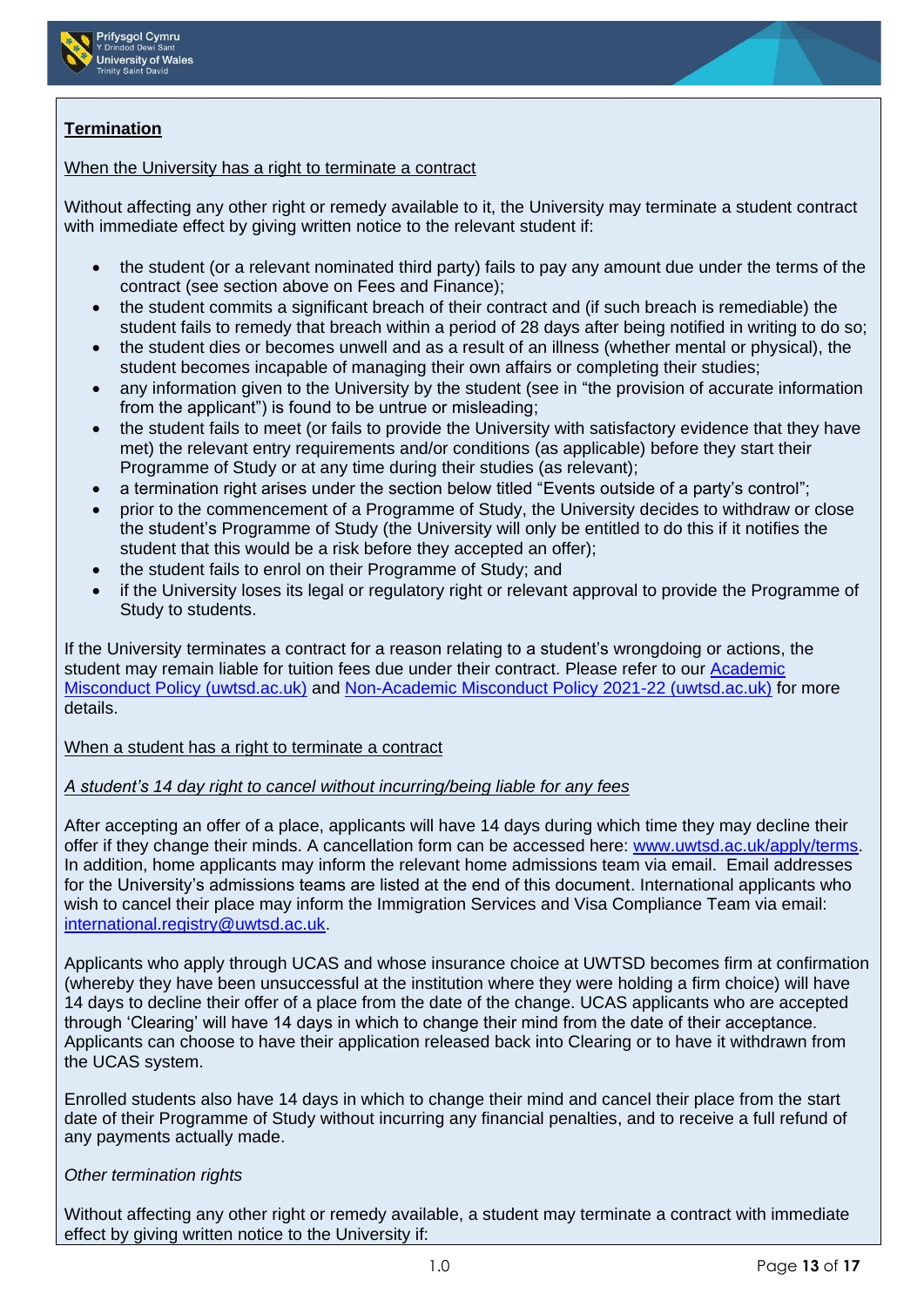

- the student has accepted their offer with the University using the UCAS system as their "Insurance" choice, and the student decides to study at their "Firm" choice institution;
- the University seriously breaches the terms of the contract and it has not been able to put things right within a reasonable time in accordance with its relevant procedures;
- a termination right arises under the section below titled "Events outside of a party's control"; and
- the University have made a MAJOR change to the contract that the student is not happy with.

If the student no longer wishes to study at the University and wishes to terminate their contract for any other reason after 14 days of their Programme of Study starting, they will not be automatically entitled to a refund. Please refer to the University's Finance Department for more details.

Depending on the circumstances relating to the student's decision to terminate a contract, if the University has done something wrong, the student may be entitled to an appropriate refund or other redress in accordance with their consumer law or other applicable rights. Please refer to the University's Student Experience Department for more details.

# **Library and Learning Resources & Information Technology and Systems**

Information about the services available to students is provided through the following webpages:

Library and Learning Resources: [www.uwtsd.ac.uk/library.](http://www.uwtsd.ac.uk/library)

Information Technology and Systems: [www.uwtsd.ac.uk/its.](http://www.uwtsd.ac.uk/its)

The rules for the use of IT at the University are contained in the Information Services Acceptable Use Policy (AUP). Each user is responsible for reading and adhering to the contents of these documents. Failure to observe any part could result in disciplinary and/or legal action being taken by the University against offenders. Further details are available at: [www.uwtsd.ac.uk/its-policies](http://www.uwtsd.ac.uk/its-policies).

Regulations in relation to the UWTSD Libraries can be found at: [https://uwtsd.ac.uk/library/help-and](https://uwtsd.ac.uk/library/help-and-support/customer-charter)[support/customer-charter](https://uwtsd.ac.uk/library/help-and-support/customer-charter).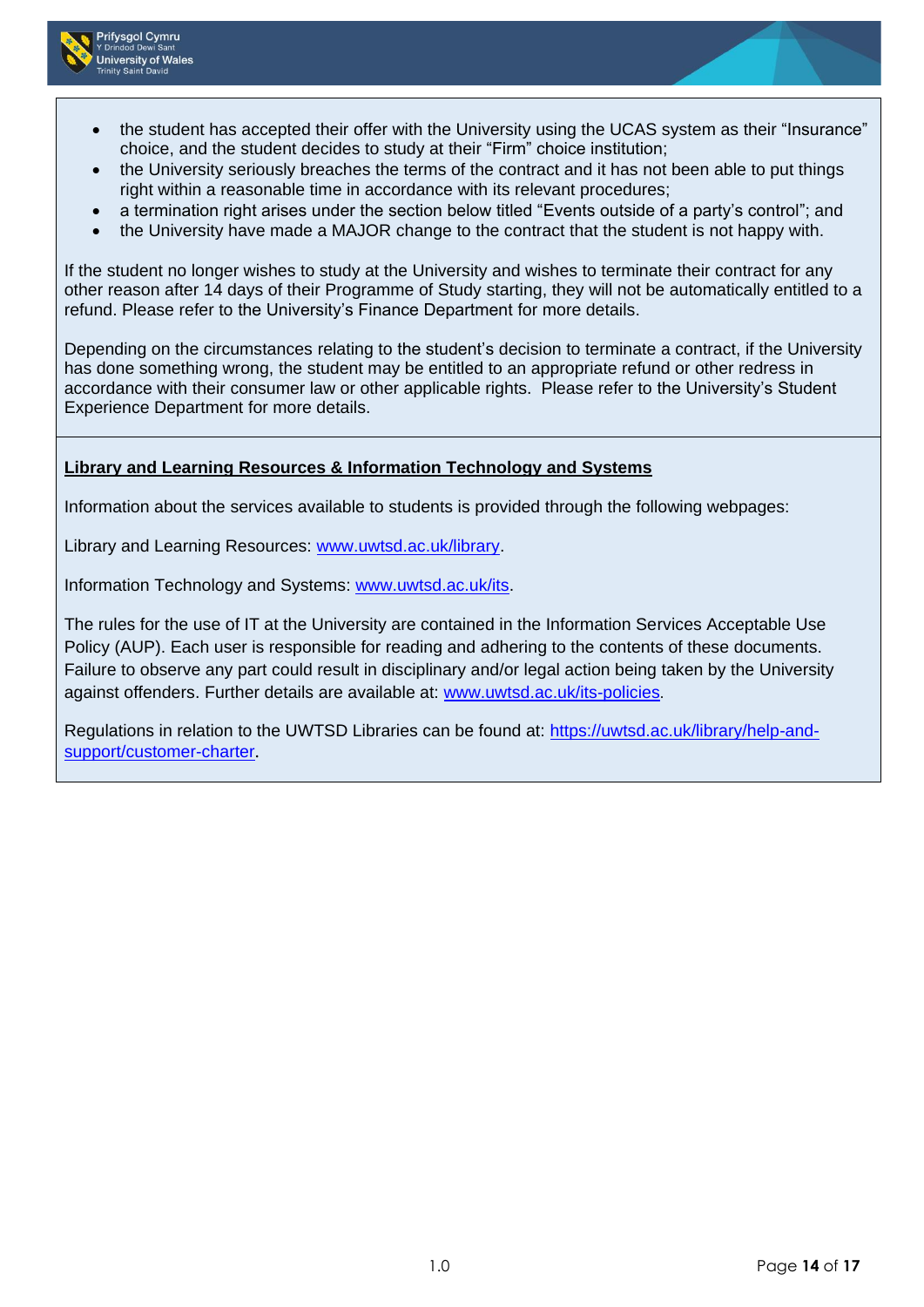



# **Appeals and complaints**

There may be occasions where applicants request an appeal (review of their application), or wish to make a complaint about the admissions process. The arrangements in place for applicants to obtain feedback about an unsuccessful application, to appeal against a selection decision or to complain about the admissions process are set out in the University's Policy and Procedures for Admissions Feedback, Appeals and Complaints document which can be found under the 'How to apply' pages of the University's website and at: [www.uwtsd.ac.uk/about/strategies-and-policies.](http://www.uwtsd.ac.uk/about/strategies-and-policies)

The University also has procedures in place for enrolled students who wish to make a complaint or submit an academic appeal.

Further information is available in Chapter 12 of the Academic Quality Handbook and relevant policies: [www.uwtsd.ac.uk/academic-office/academic-quality-handbook](http://www.uwtsd.ac.uk/academic-office/academic-quality-handbook).

Complaints from students in partner institutions are dealt with by the partner in the first instance, but the complainant may also be considered by the University if they are not satisfied with the outcome.

You have a right to request a review in relation to the way you feel the University has handled your data. Initially this review will be through the University's Data Protection Officer via email [foi@uwtsd.ac.uk.](mailto:foi@uwtsd.ac.uk) In the event that you are dissatisfied with the result of the review, you may make a formal complaint to the Information Commissioner's Office [ico.org.uk.](https://ico.org.uk/) The ICO may also be contacted by post at:

Head Office Information Commissioner's Office Wycliffe House Water Lane Wilmslow **Cheshire** SK9 5AF

Tel: 0303 123 1113 (local rate) or 01625 545 745 if you prefer to use a national rate number.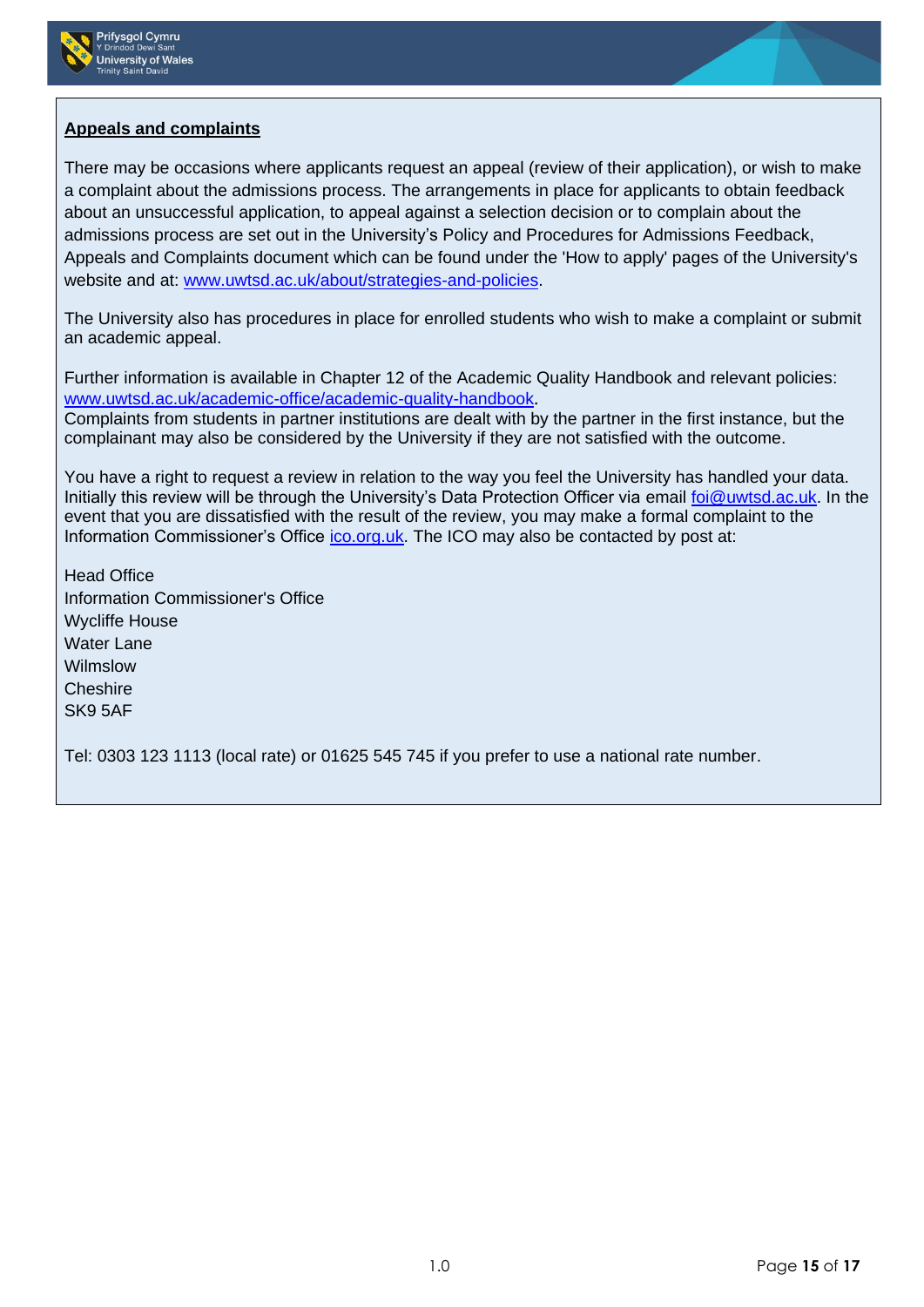



## **Events outside of a party's control**

The University will not be liable or responsible for any failure to perform, or delay in performance of, any of our obligations under the contract that is caused by an Event Outside Our Control.

An Event Outside Our Control means any act or event beyond our reasonable control including without limitation:

- strikes, lock-outs or other industrial action by third parties;
- strikes, lock-outs or other industrial action by our employees;
- civil commotion, riot, invasion, terrorist attack or threat of terrorist attack, war (whether declared or not) or threat or preparation for war, fire, explosion, storm, flood, earthquake, subsidence, or other natural disaster or "act of god";
- failure of public or private telecommunications networks;
- pandemic, epidemic and any restrictions or requirements that might be imposed on any Government or relevant authority, and will include, for example, any disruption caused as a result of ongoing COVID-19 disruption.

If an Event Outside Our Control takes place that affects the performance of our obligations under the contract:

- we will contact you as soon as reasonably possible to notify you;
- we will make any such changes to the Programme of Study, our facilities or to the contract as we deem necessary to ensure that we comply with any Government requirements or to otherwise mitigate the impact of such an event on you;
- our obligations under the contract will be suspended and the time for performance of our obligations will be extended for the duration of the Event Outside our Control.

Should an Event Outside Our Control interfere with our ability to deliver your course or any pastoral services, we will use reasonable endeavours to minimise the disruption caused to you.

# **Other important information**

The contract being entered into is between the University and the student. No other person will have any rights to enforce any of its terms.

Each of the paragraphs of these terms operates separately. If any court or relevant authority decides that any of them are unlawful, the remaining paragraphs will remain in full force and effect.

If the University fails to insist that a student performs any of their obligations under these terms and conditions or if the University does not enforce its rights against a student, or if the University delay in doing so, that will not mean that the University has waived its rights against the student and will not mean that the student does not have to comply with those obligations.

The contract is governed by English law. Both the University and the student agree that any issues arising in relation to the contract will be dealt with by the English and Welsh Courts. However, if the student is a resident of Northern Ireland, they may also take action in courts of Northern Ireland, and if the student is a resident of Scotland, they may also take action in the courts of Scotland.